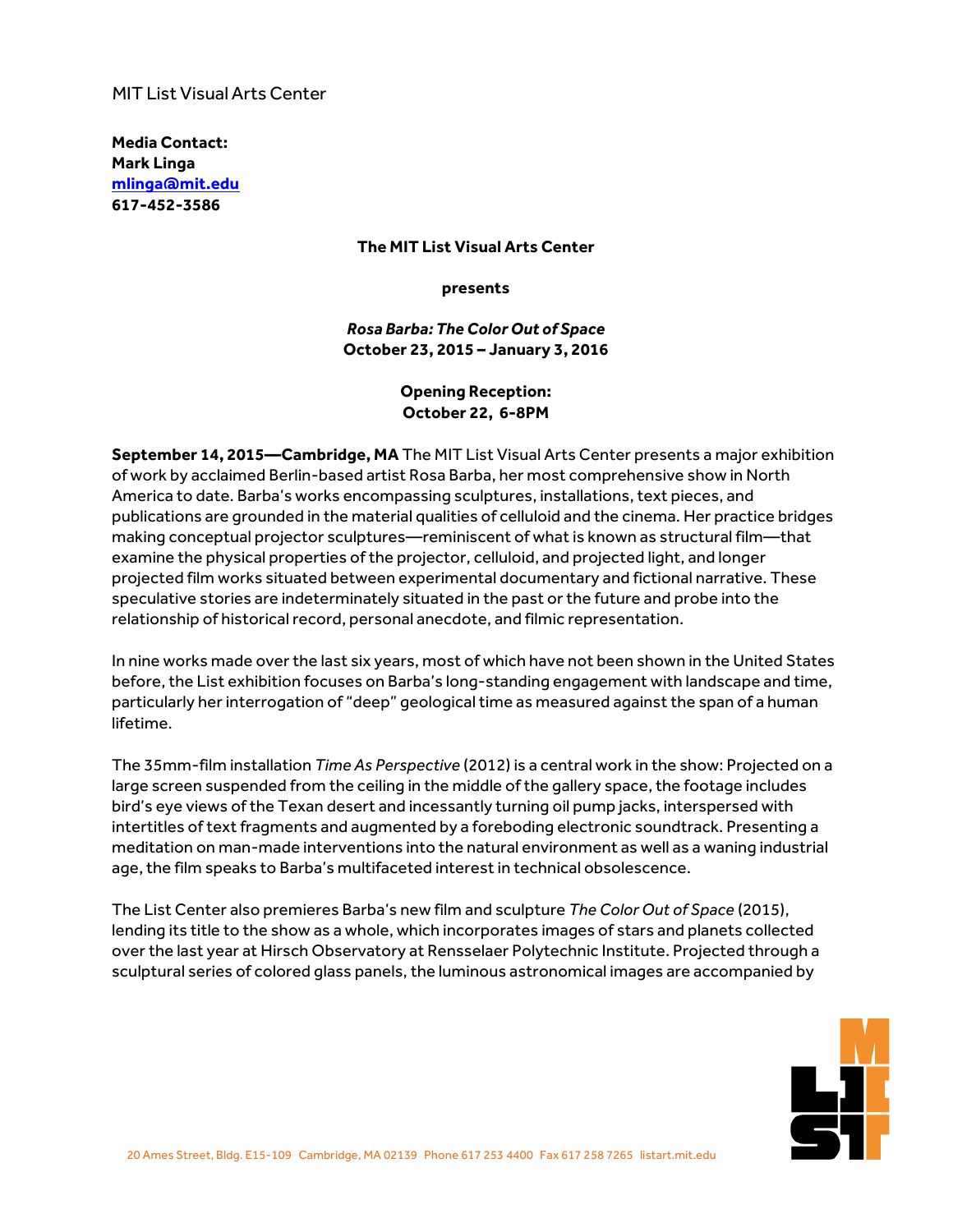voice-over compiling reflections by scientists, writers, and artists on space and time, permanence and impermanence, and our on limited knowledge of the vast universe.

#### **About the Artist**

Rosa Barba (b. 1972, Agrigento (Sicily), Italy) lives and works in Berlin. Barba studied atthe Academy of Media Arts in Cologne and the Rijksakademie van Beeldende Kunsten in Amsterda. Solo exhibitions include Kunsthaus Zürich, Switzerland; Bergen Kunsthall, Norway; Jeu de Paume, Paris; and Kunstverein Braunschweig, Germany among others. She was a resident artist at Artpace, San Antonio in 2014 and at the Chinati Foundation in Marfa in 2013.

*Rosa [Barba:](https://listart.mit.edu/exhibitions/rosa-barba-color-out-space) The Color Out of Space* is curated by Henriette Huldisch, Curator, MIT List Visual Arts Center.

#### **Public Program**

## **MIT Program in Art, Culture and Technology (ACT)**

Monday Night Lecture Series October 19, 7-9PM

Rosa Barba with Haseeb Ahmed (Artist, Brussels and Zurich), and exhibition curator Henriette Huldisch.

**ACT Cube,** Wiesner Bldg (E15-001) Lower Level More info can be found **[here.](https://www.artistscreatingtogether.org/creative-cube)**

#### **Catalogue**

In conjunction with the exhibition, the publication *Rosa Barba: The Color Out of Space* with essays by Victoria Brooks (Curator, Time-Based Visual Art, EMPAC, Troy, NY), Gloria Sutton (Assistant Professor of Contemporary Art History and New Media, Northeastern University, Boston), and Henriette Huldisch will be co-published by MIT List Visual Arts Center, EMPAC, and Dancing Foxes Press, Brooklyn, NY.

#### **Support**

Support for this exhibition has been generously provided by the Consulate General of Italy in Boston, Goethe-Institut Boston, as well as the Council for the Arts at MIT, the Office of the Associate Provost at MIT, the Massachusetts Cultural Council, the MIT List Visual Arts Center Advisory Committee, and many generous individual donors.

## **ABOUT THE MIT LIST VISUAL ARTS CENTER**

Located in Cambridge, Massachusetts, the List Visual Arts Center is a creative laboratory that provides artists with a space to freely experiment and push existing boundaries. As the contemporary art museum at MIT, the List presents a dynamic program of six to nine special